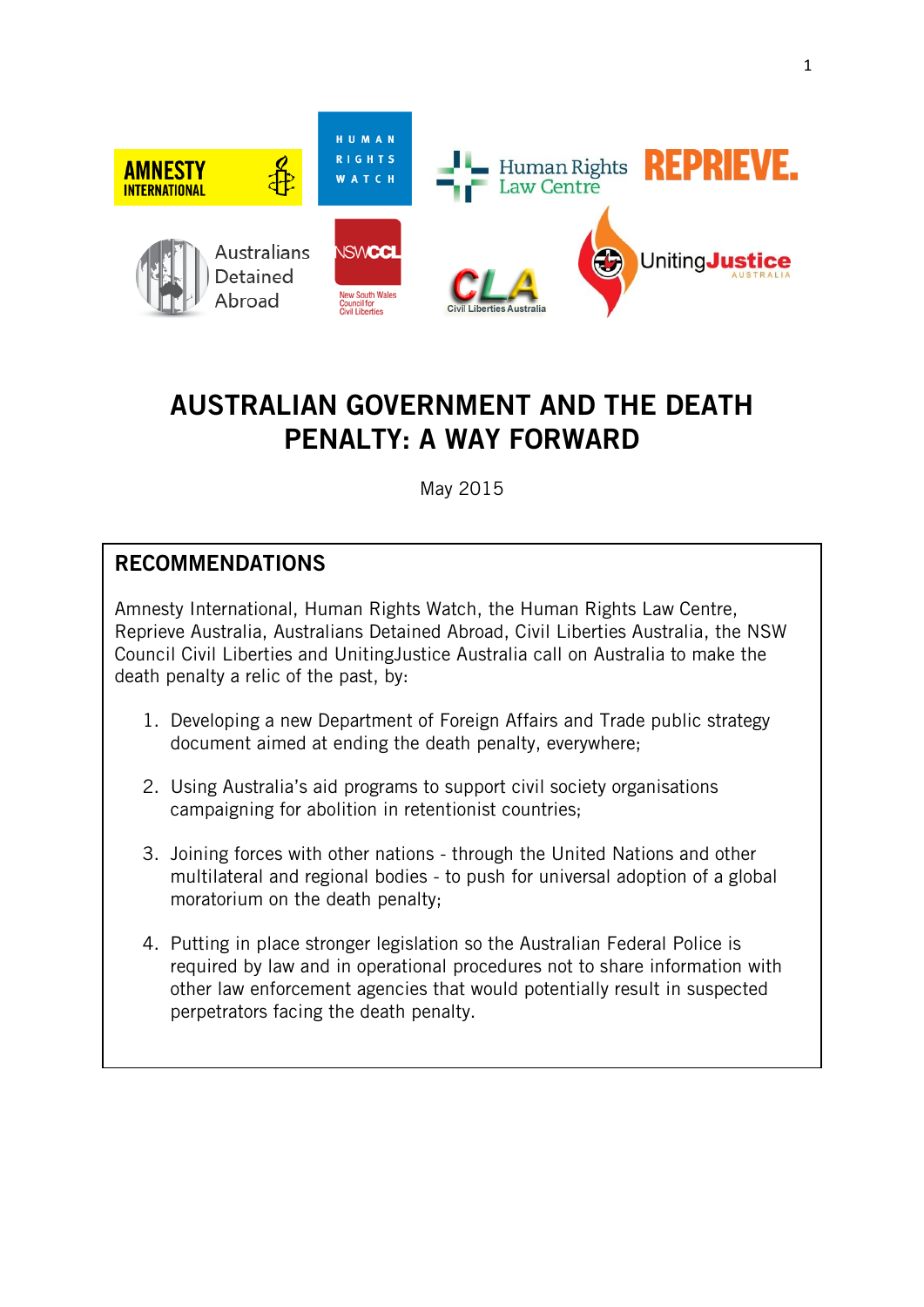# **BACKGROUND**

# **A need for action**

As hundreds of thousands of Australians mourn the deaths of Andrew Chan, Myuran Sukumaran and 6 other prisoners – Zainal Abidin, Rodrigo Gularte, Sylvester Obekwe Nwolise, Raheem Agbaje Salami, Okwudili Oyatanze and Martin Anderson – killed by firing squad in Indonesia on 29 April 2015, our organisations urge the Australian Government to lead a campaign for global abolition of the death penalty.

We welcomed the strong appeals for clemency made by Australian leaders from across the political spectrum in recent months. To ensure Australian public policy properly reflects our status as an abolitionist country, we argue there is need to reassess how Australia approaches the death penalty, encompassing both domestic and foreign policy.

### **Trends around the world**

As an abolitionist country, Australia is part of a worldwide movement opposing the death penalty. In 1977 only 16 countries had abolished capital punishment. Now 140 countries have done so in law or practice – in recognition the death penalty is a cruel and inhuman punishment. Despite this, in 2014 Amnesty International recorded over 607 executions worldwide and almost 20,000 people sitting on death row. i

A disappointing trend is the **United States**' consistent ranking in the top five executors in the world since Amnesty started publishing its annual death penalty statistics in 2007. However, there have recently been positive moves in individual states. The Governors of recent abolitionist states - New Mexico, Illinois and Connecticut - all recognised the United States' growing isolation on the death penalty in their accompanying statements when signing abolitionist bills. In February 2015, Pennsylvania became the most recent state to introduce a moratorium on executions.

The flaws in the US death penalty system were highlighted in April 2015 with the exoneration of the 153rd death row prisoner since 1973.

### **Asia and the Pacific**

While the Pacific was the only region in the world which was execution-free in 2014, in Asia the death penalty remains prevalent, with lives hanging in the balance right now.

Recent events in **Indonesia** illustrate the dangers of complacency. After a four year hiatus in executions between 2009 and 2012, Indonesia executed 5 people in 2013. While no executions were carried out in 2014, in January 2015 the Indonesian Attorney-General announced that around 60 prisoners were facing execution. So far this year Indonesia has executed 14 people and at least 125 people are on death row.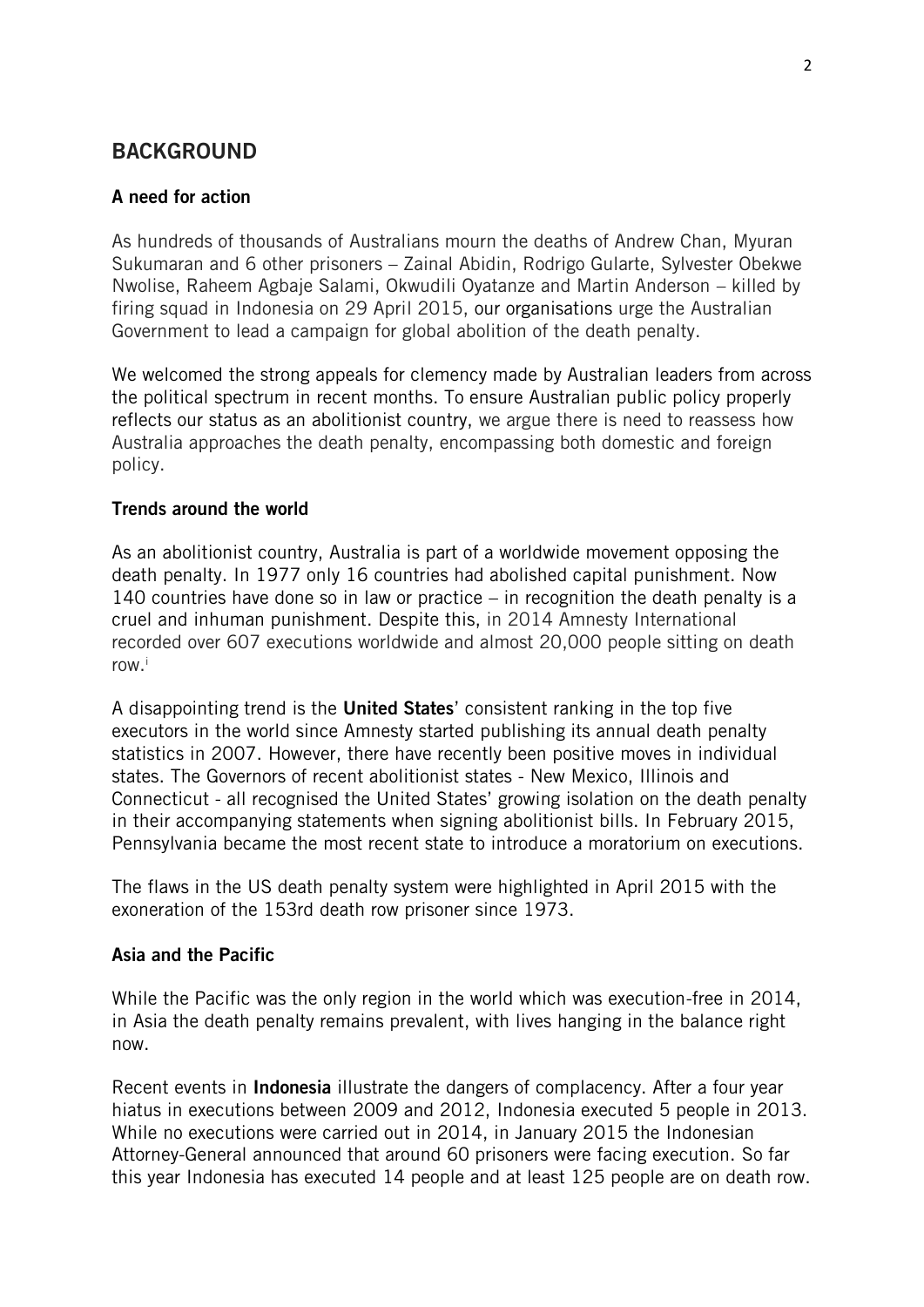**China** is the world's top executioner with over 1,000 executions in 2014 – that is three per day – which is more than the rest of the world combined. The actual number of executions is a state secret.

In 2014, **Malaysia** executed at least two prisoners and sentenced at least 38 people to death.

**Pakistan** lifted its moratorium on executions in December 2014, following the Peshawar school massacre and since then over 100 people have been executed. Over 8,000 people are currently on death row in Pakistan.

**Singapore** executed two prisoners in 2014, ending a moratorium in place since 2012. In 2015 there has been one execution.

**Thailand's** last execution was in 2009. However, Thai death row grew by at least 55 people in 2014

A 2004 decree in **Vietnam** classifies death penalty statistics a state secret, making it difficult to estimate the number of executions each year.

Executions in **North Korea** are also secret.

While **India** scheduled several executions in 2014, none went ahead and several commutations were handed down. However, in the same year, an additional 64 people were sentenced to death.

In 2014 **Japan** released, pending a retrial, a death row prisoner of 45 years -- the world's longest serving death row prisoner. In the same year, two people were executed and 128 people remained on death row at the close of 2014.

#### **Vigilance is needed in our region**

The Pacific was the only execution-free region in 2014, and there have been some recent positive signs – in February 2015. **Fiji** became the  $99<sup>th</sup>$  country to become death penalty-free.<sup>ii</sup>

But there have also been troubling developments. While **Papua New Guinea** has not executed anyone since 1954, in 2013 the Criminal Code was amended to expand the scope of the death penalty.

In 2014, a PNG government delegation visited Malaysia, Singapore, Thailand and USA to study how to implement the death penalty. Lethal injection was to be the chosen method of execution by PNG and an announcement was made in April 2014 to build the death chamber. Fourteen people are currently on death row in PNG.

PNG's Attorney General announced the government will start implementing the death penalty in 2015. However, the international outcry against recent executions in Indonesia has caused the PNG Government to rethink this approach, and in February the Prime Minister announced his government was reviewing its death penalty policy.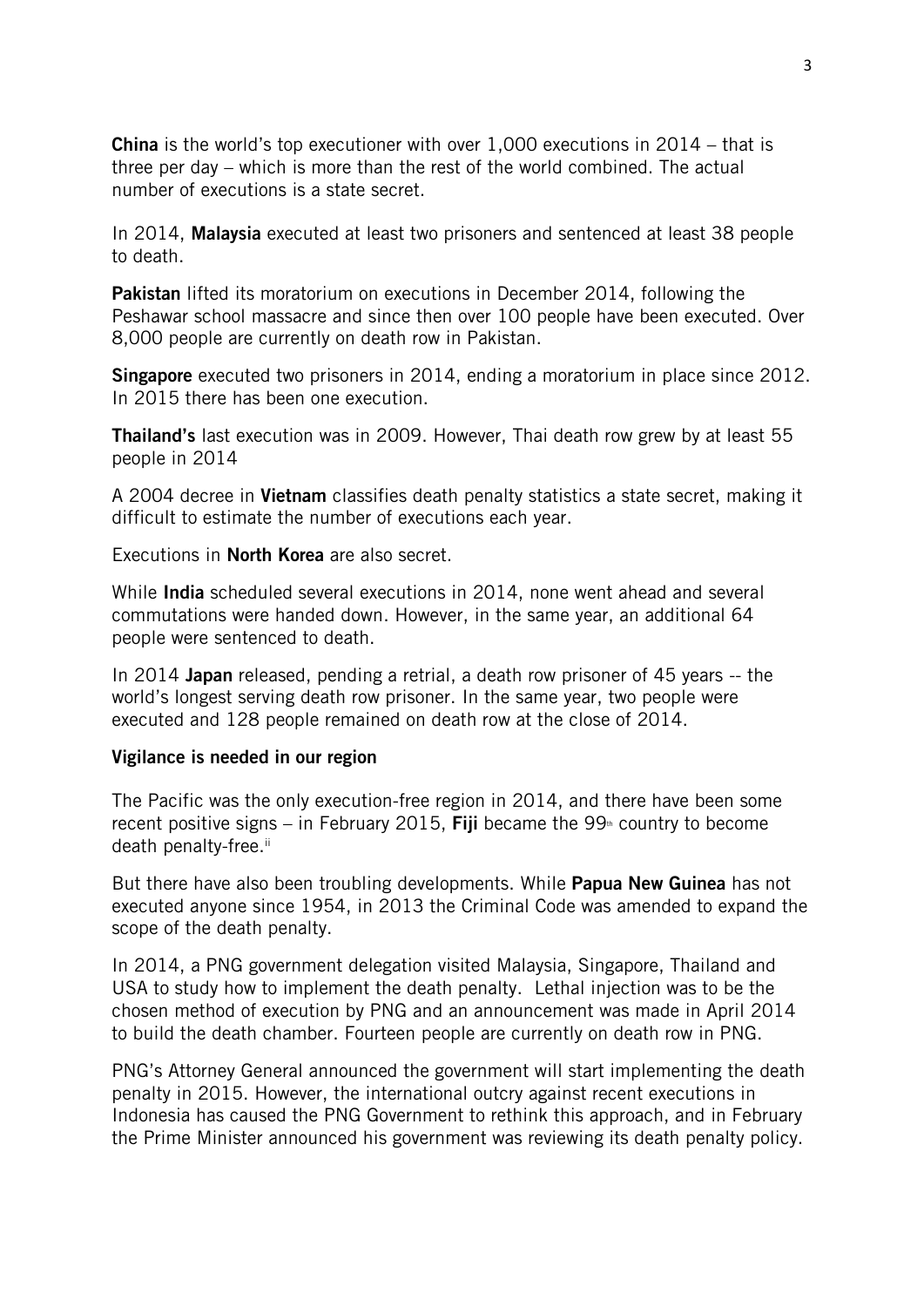This shows just how important vocal and consistent opposition to the death penalty is in promoting its abolition.

There have also been moves to reintroduce the death penalty in **Brunei Darussalam**, which previously had an effective moratorium in place since 1957. In 2014, Brunei introduced a new penal code which stipulates the death penalty for numerous offences, including robbery, consensual sex between unmarried adults or adults of the same gender. It also applies to those under 18 when crimes were committed.<sup>iii</sup>

# **AUSTRALIA'S ROLE**

In the lead-up to the latest executions in Indonesia, Australia voiced its strong opposition to the death penalty. Australian leaders from all parties made passionate pleas for mercy, right up to the eleventh hour. The Australian public responded by attending vigils and making thousands of pleas to the Indonesian Government. Tragically, the executions were carried out in spite of these efforts.

The events have reinforced Australia's status as an abolitionist country – with opposition to the death penalty shared across all political parties, and the community at large.

As a country with low crimes rates, a transparent criminal justice system, and no executions since 1967, Australia is primed to play a leadership role in encouraging Asia-Pacific countries to abolish the death penalty. This builds on Australia's longer term efforts supporting a global moratorium on the death penalty at the United Nations and its efforts to end executions.

At the United Nations Human Rights Council, through the Universal Periodic Review process, Australia has urged countries including Iran, Egypt, China, Malaysia and Singapore to stop executing people.

Australia has also made statements supporting "the universal abolition of the death penalty, [as] an inhumane form of punishment which violates the most fundamental human right – the right to life." We understand the Australian Government has raised concerns privately in bilaterals with relevant governments.

To ensure Australian public policy properly reflects the country's abolitionist stance, we are asking for change across many arms of Australian Government – through diplomacy, the aid program, and federal law enforcement agencies.

The recent executions are a wake-up call that ongoing vigilance is required. Australia needs a more consistent, principled and proactive strategy to end the death penalty in our region and on the global platform.

This is not simply about responding to the latest executions, and it is not enough to react to the injustice of capital punishment when it impacts Australians. Statesanctioned killing is abhorrent - no matter where or when it occurs, no matter who is executed and irrespective of their crime. It is never justified.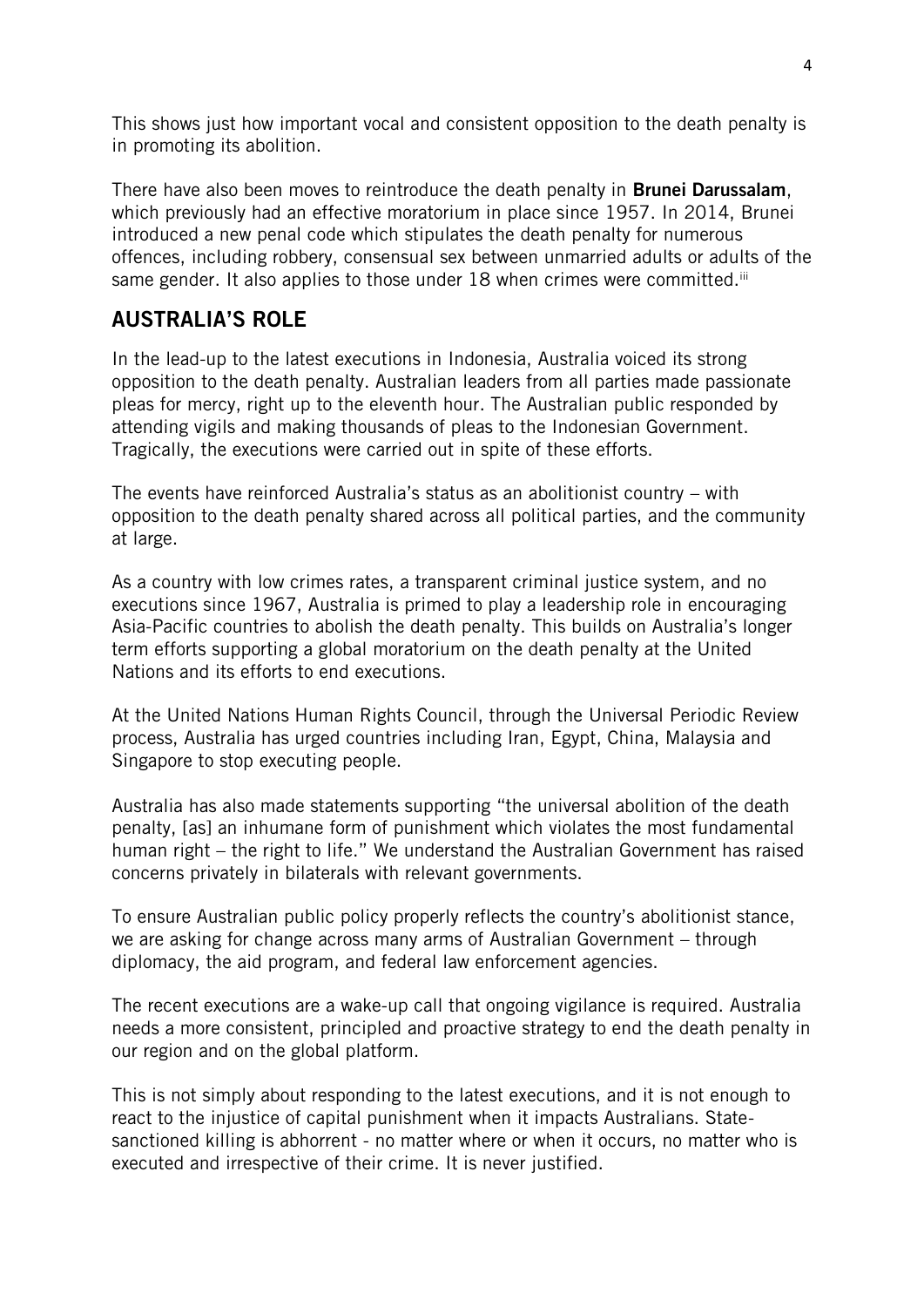# **RECOMMENDATIONS**

#### **1. Developing a detailed foreign policy strategy document aimed at ending the death penalty**

Australia currently does not have a public policy and strategy document to guide its efforts to promote abolition of the death penalty. Nor does Australia have a dedicated team within the Department of Foreign Affairs and Trade to develop and implement a proactive diplomatic strategy around capital punishment.

Such a strategy would guide Australia's engagement on the death penalty in multilateral and regional fora, as well as inform Australia's diplomatic relations with countries that still retain the death penalty in law, including through annual DFAT human rights dialogues with China and Vietnam.

In developing a strategy, the Government should consult widely, including with civil society groups in countries still practicing the death penalty. Australia should also consult with the UK Government to benefit from its experience in implementing a death penalty strategy.

In 2010, the UK adopted its Strategy Against the Death Penalty.<sup>iv</sup> In particular, the UK Strategy commits its posts to lobbying priority nations – including those with which the UK has a strong relationship, such as the United States, and those with a particular regional importance, such as Belarus (as the single European country which still executes).

The UK Strategy also directs UK posts to advocate for abolition through not only bilateral relationships, but through the UN and EU.

The UK Strategy provides a strong starting point, and could be adapted for the Australian context. For example, as part of any Australian strategy an assertive approach towards our allies and partners who retain the death penalty – such as the United States, China and Japan – should be adopted.

The UK Strategy includes clear benchmarks and goals to guide British embassies in advocating against the death penalty in countries where executions continue. In addition to public and private pressure in individual cases, the Strategy also includes support for civil society groups to raise awareness, and for lawyers to bring legal challenges.

The UK credits successes in Barbados, Uganda and Kenya, which have each taken steps to reduce the use of executions, as examples of its impacts. The UK acknowledges that in Southeast Asia, its progress has been mixed. The UK government supports an All Party Parliamentary Group (APPG) on the Abolition of the Death Penalty, which collaborates with parliamentarians worldwide to push for abolition.

Australia should also speak out publicly against the death penalty in all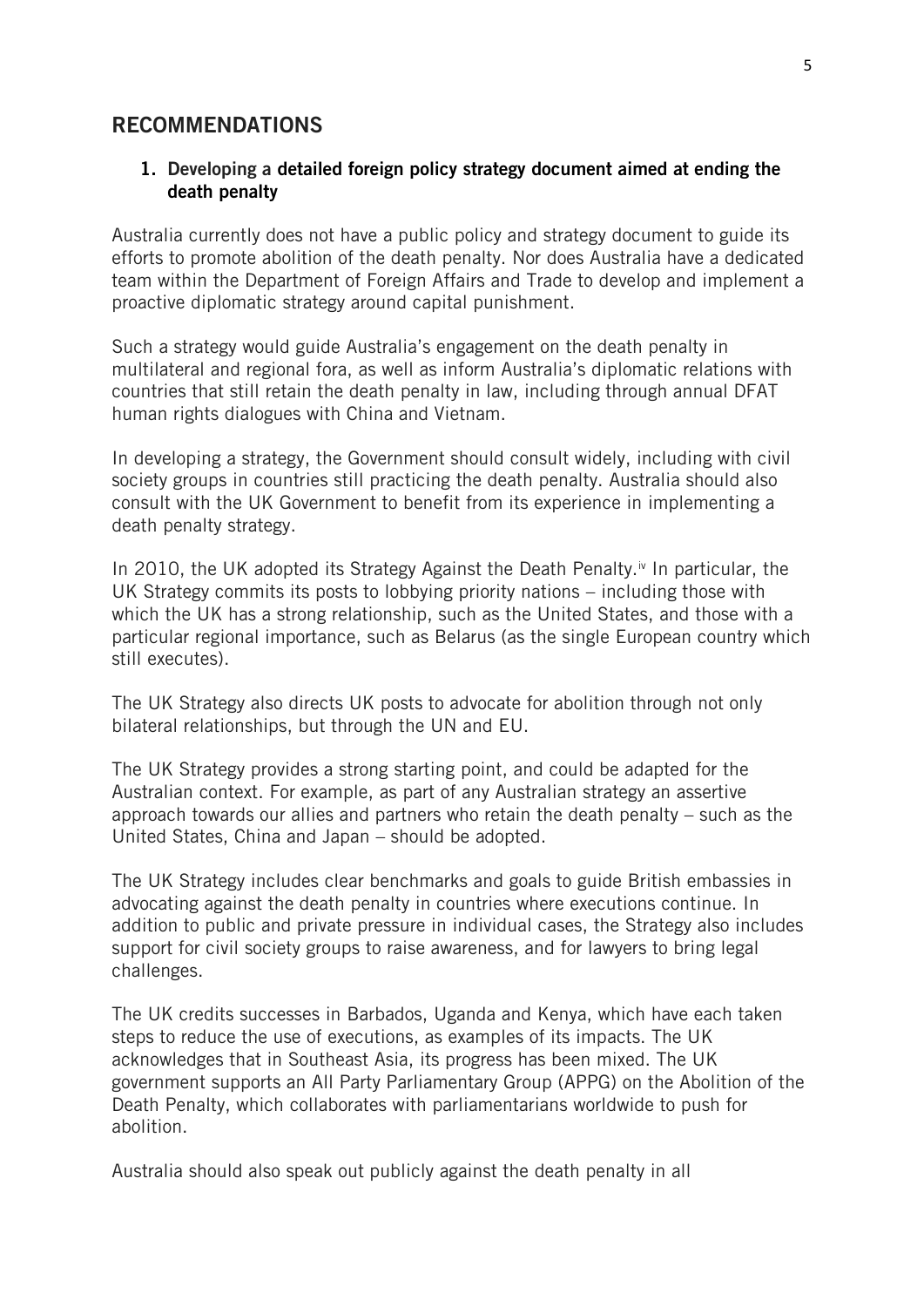cases, including for prisoners facing execution for terrorism-related offences. This has not been a consistent practice in Australia in the past.

These measures, if they were a central part of an Australian strategy aimed at ending the death penalty, would help build our legitimacy as a strong abolitionist voice and human rights leader.

# **2. Using Australia's aid programs to support civil society organisations and lawyers campaigning for abolition in retentionist countries**

There are many organisations and lawyers campaigning for the death penalty's abolition within retentionist countries. Supporting and resourcing these groups is absolutely vital to transitioning retentionist countries to abolition – particularly given national civil society is a powerful influencer of the state.

With the prevalence of the death penalty in our region, which is also the focus of our aid programs, Australia is well placed to make a strategic investment.

Australia should also take steps to ensure aid funding provided to counter-narcotics agencies is conditional on recipient countries taking steps to end the death penalty.

# **3. Joining with other nations – through the United Nations and other multilateral and regional fora – to push for universal adoption of a global moratorium on the death penalty.**

Australia should redouble its efforts to work in coalition with other abolitionist countries.

Australia should form a regional coalition of abolitionist states, involving New Zealand and Pacific Island nations.

A coalition could focus on practical achievable goals. For example:

- I. moving de facto abolitionist states to full abolition;
- II. reducing the crimes punishable by death or abolishing mandatory death sentences for certain crimes; or
- III. releasing comprehensive official statistics about their use of the death penalty and limitations on use of the death penalty – for example, enacting exemptions for children and people with cognitive disabilities.

The specific goals should be publicly set out in a document for each country.

Australia should also continue to co-sponsor, and lead recruitment for more cosponsors and 'yes' votes for the 2016 United Nations General Assembly resolution on a moratorium against the death penalty.

In 2014, 114 states voted in favour, 36 voted against and 34 abstained compared to 111 votes in favour, 41 against and 34 abstentions in December 2012. The draft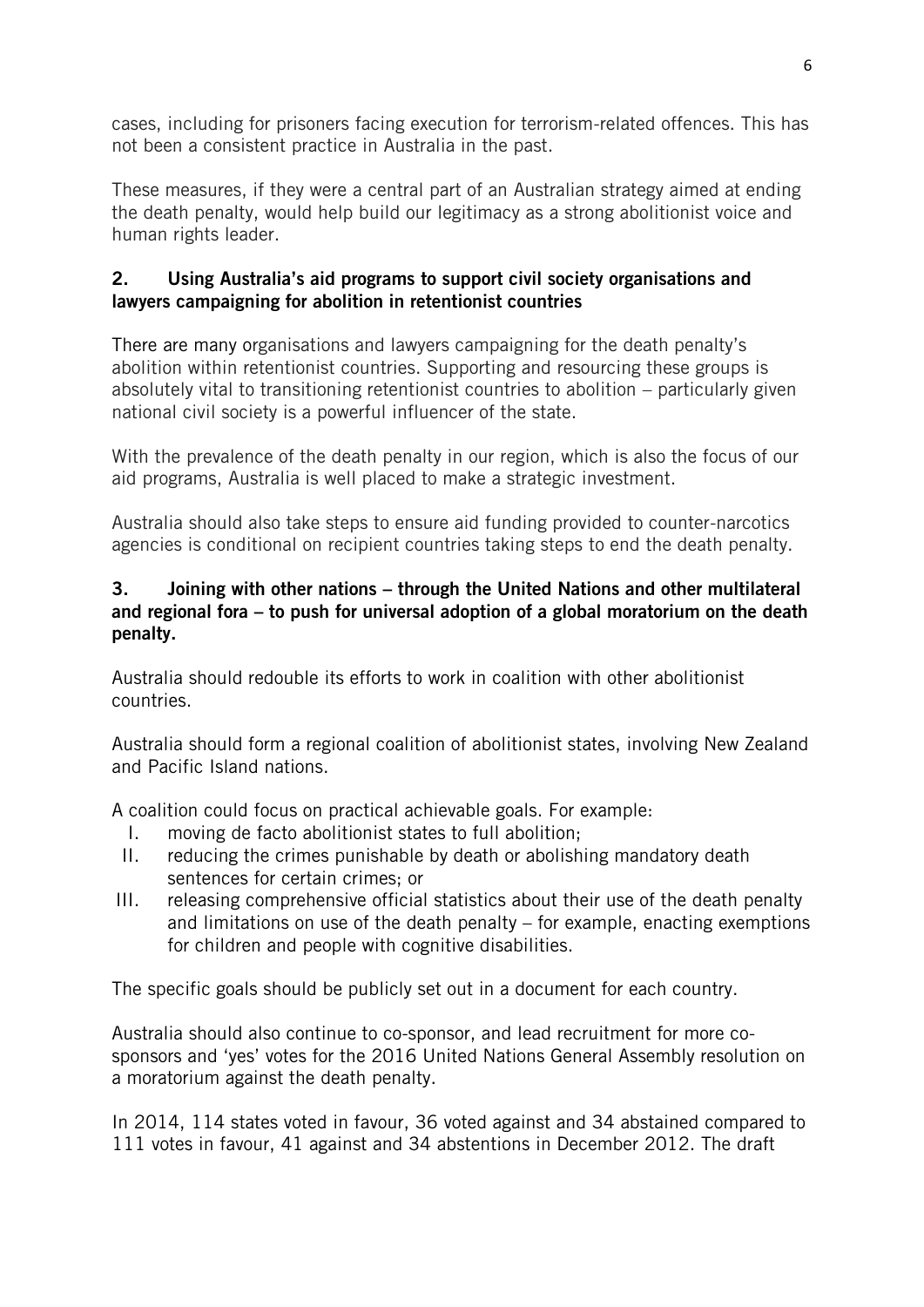resolution was co-sponsored by 94 UN Member States from all regions of the world, the highest number yet. $v$ 

Australia should aim to be a key player to build on this number when the moratorium is next voted on by the United Nations General Assembly. Australia should particularly target opposing states for bilateral diplomatic outreach. Recent votes demonstrate momentum is building towards abolition.

# **4. Amending legislation so the Australian Federal Police is required not to share information with other international agencies that would potentially result in suspected perpetrators facing the death penalty.**

The responsibility to take a principled stance against the death penalty is not simply about Australia lobbying countries which retain capital punishment. Following the arrests of the so-called 'Bali 9' in 2005, there has been debate about the role played by the Australian Federal Police.

In 2006, Amnesty International made representations to Parliament and issued a public statement about the double standard seemingly applying in this case. $\vec{v}$ 

In particular, this concern focused around the confirmation that the Australian Federal Police (AFP) passed on detailed information about the alleged plan to smuggle heroin from Bali, without seeking any guarantee that the information would not be used by the authorities to eventually seek the death penalty against a perpetrator.

As the AFP made clear at their media conference on 4 May 2015, there are no Australian laws that prohibit a similar instance happening again.

Firstly, if the Australian Government is to be consistent in its opposition to the death penalty, it should ensure the AFP only provides information to international authorities when it has a guarantee that the information will not be used to pursue capital charges. In effect, this would mean the AFP is limited by a provision similar to one applying in the *Extradition Act 1988,* in which the Attorney-General is required to seek a guarantee before extradition.

The current AFP guidelines only require AFP management to take into account the degree of risk that the sharing of information could lead to the death penalty when providing assistance before arrest, charge or conviction. Ministerial oversight, however, is only triggered once a person is arrested or charged. As the AFP guidelines currently stand, there is no requirement for Ministerial approval in a Bali 9-type situation.

In essence, we are calling for two significant changes to the policy framework within which the AFP operates. Firstly, legislative reform to ensure a guarantee is sought against a possible death penalty should be a priority. Secondly, the AFP guidelines should be strengthened to ensure that at some point before arrest, Ministerial guidance is sought in cases carrying a death penalty risk.